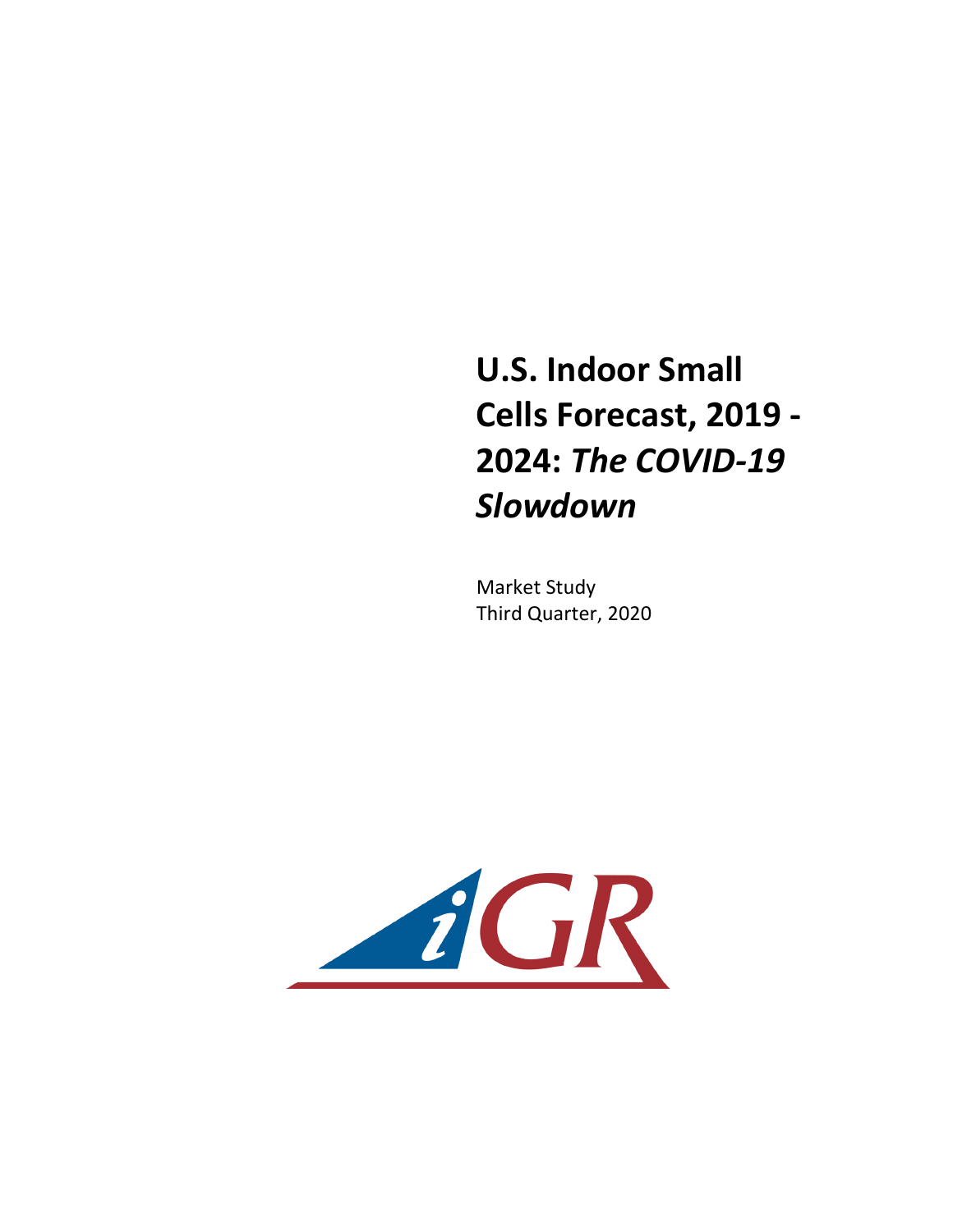$\mathbf{r}$ 

## **U.S. Indoor Small Cells Forecast, 2019-2024: The** *COVID-19 Slowdown*

A Market Study

Published Third Quarter, 2020 Version 1.0 Report Number: 3Q2020-01

*iG*R 12400 W. Hwy 71 Suite 350 PMB 341 Austin TX 78738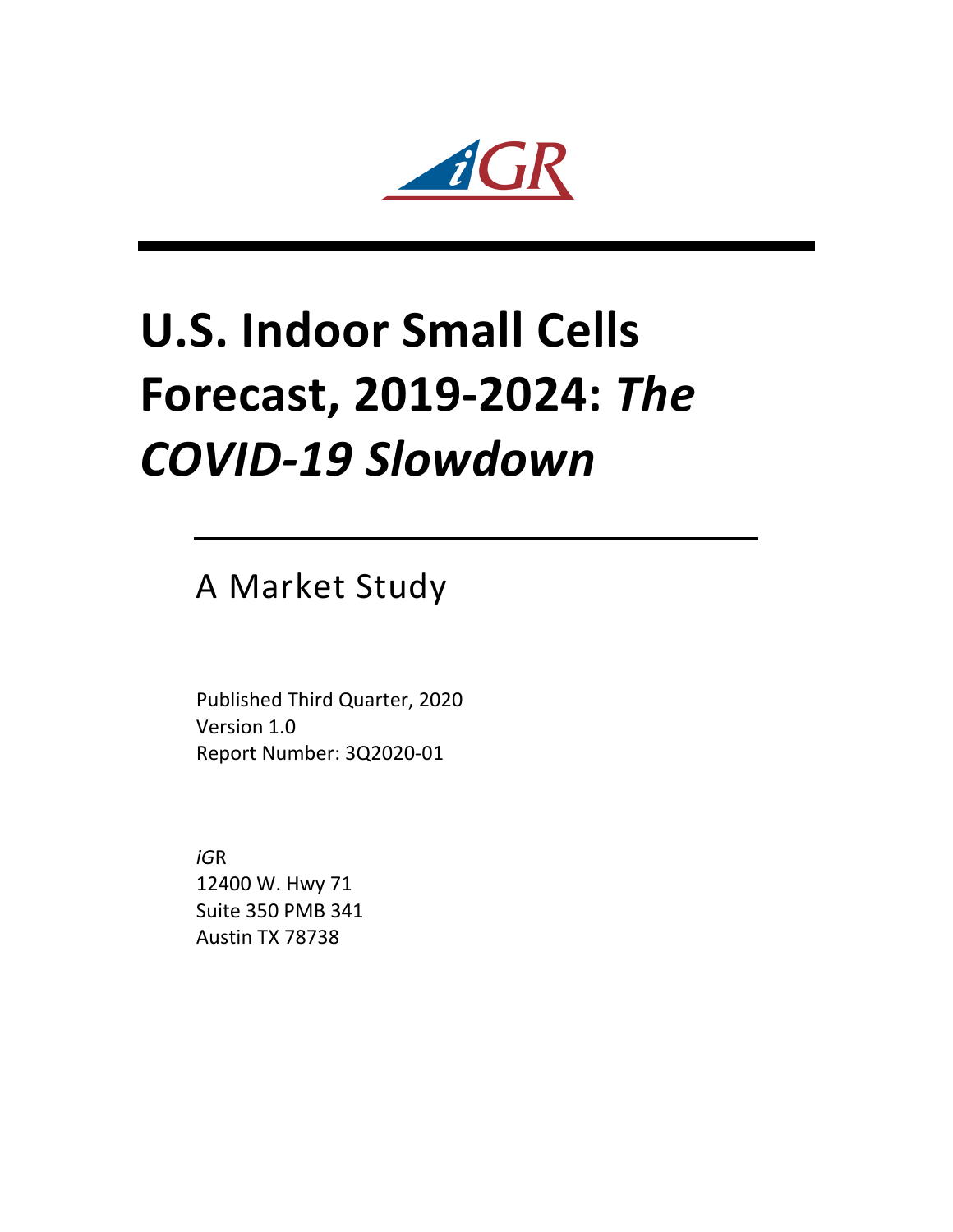## **Table of Contents**

| Table A: Installed indoor small cell forecast by band and building type, 2019-20244                                                               |  |
|---------------------------------------------------------------------------------------------------------------------------------------------------|--|
| Figure A: Installed indoor small cell forecast by band and building type, 2019-20244                                                              |  |
|                                                                                                                                                   |  |
|                                                                                                                                                   |  |
|                                                                                                                                                   |  |
|                                                                                                                                                   |  |
|                                                                                                                                                   |  |
|                                                                                                                                                   |  |
|                                                                                                                                                   |  |
|                                                                                                                                                   |  |
| Figure 2: Cell Site Backhaul Capabilities and Use Cases, Wired and Wireless14                                                                     |  |
|                                                                                                                                                   |  |
|                                                                                                                                                   |  |
|                                                                                                                                                   |  |
|                                                                                                                                                   |  |
| Table 1: Different Types of Small Cells, Licensed and Unlicensed Spectrum 17                                                                      |  |
|                                                                                                                                                   |  |
|                                                                                                                                                   |  |
|                                                                                                                                                   |  |
|                                                                                                                                                   |  |
|                                                                                                                                                   |  |
|                                                                                                                                                   |  |
|                                                                                                                                                   |  |
|                                                                                                                                                   |  |
|                                                                                                                                                   |  |
|                                                                                                                                                   |  |
|                                                                                                                                                   |  |
|                                                                                                                                                   |  |
|                                                                                                                                                   |  |
|                                                                                                                                                   |  |
|                                                                                                                                                   |  |
|                                                                                                                                                   |  |
|                                                                                                                                                   |  |
|                                                                                                                                                   |  |
|                                                                                                                                                   |  |
|                                                                                                                                                   |  |
|                                                                                                                                                   |  |
| Quoting information from an iGillottResearch publication: external - any iGillottResearch information that is to be used in press releases, sales |  |

presentations, marketing materials, advertising, or promotional materials requires prior written approval from *iGillottResearch. iGillottResearch* reserves the right to deny approval of external usage for any reason. Internal-quoting individual sentences and paragraphs for use in your company's internal communications activities does not require permission from *iGillottResearch*. The use of large portions or the reproduction of any iGillottResearch document in its entirety does require prior written approval and may have some financial implications. Copyright © 2020 *iGillottResearch, Inc. Reproduction* is forbidden unless authorized. FOR INFORMATION PLEASE CONTACT IAIN GILLOTT (512) 263-5682.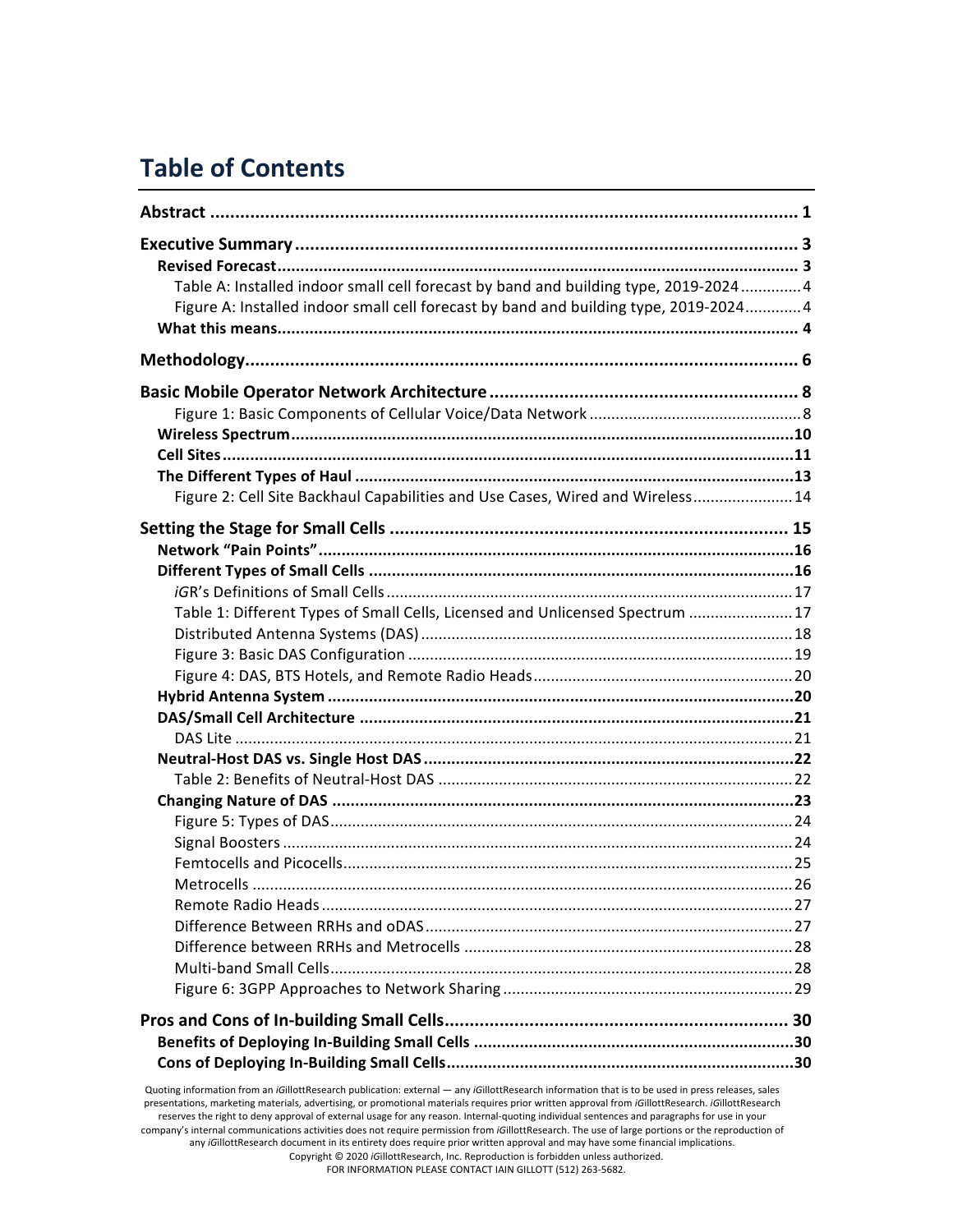| Figure 10: Share of workers and businesses impacted by the COVID-19, U.S., March 2020 48                                                                                                                                                                                                                                                                                                                                                             |  |
|------------------------------------------------------------------------------------------------------------------------------------------------------------------------------------------------------------------------------------------------------------------------------------------------------------------------------------------------------------------------------------------------------------------------------------------------------|--|
|                                                                                                                                                                                                                                                                                                                                                                                                                                                      |  |
|                                                                                                                                                                                                                                                                                                                                                                                                                                                      |  |
|                                                                                                                                                                                                                                                                                                                                                                                                                                                      |  |
|                                                                                                                                                                                                                                                                                                                                                                                                                                                      |  |
| Figure 11: All Building Types In-Building Small Cell TAM, 2019-2024 52                                                                                                                                                                                                                                                                                                                                                                               |  |
|                                                                                                                                                                                                                                                                                                                                                                                                                                                      |  |
|                                                                                                                                                                                                                                                                                                                                                                                                                                                      |  |
|                                                                                                                                                                                                                                                                                                                                                                                                                                                      |  |
|                                                                                                                                                                                                                                                                                                                                                                                                                                                      |  |
|                                                                                                                                                                                                                                                                                                                                                                                                                                                      |  |
|                                                                                                                                                                                                                                                                                                                                                                                                                                                      |  |
|                                                                                                                                                                                                                                                                                                                                                                                                                                                      |  |
| Quoting information from an iGillottResearch publication: external - any iGillottResearch information that is to be used in press releases, sales<br>presentations, marketing materials, advertising, or promotional materials requires prior written approval from iGillottResearch. iGillottResearch<br>reserves the right to deny approval of external usage for any reason. Internal-quoting individual sentences and paragraphs for use in your |  |

company's internal communications activities does not require permission from *iGillottResearch*. The use of large portions or the reproduction of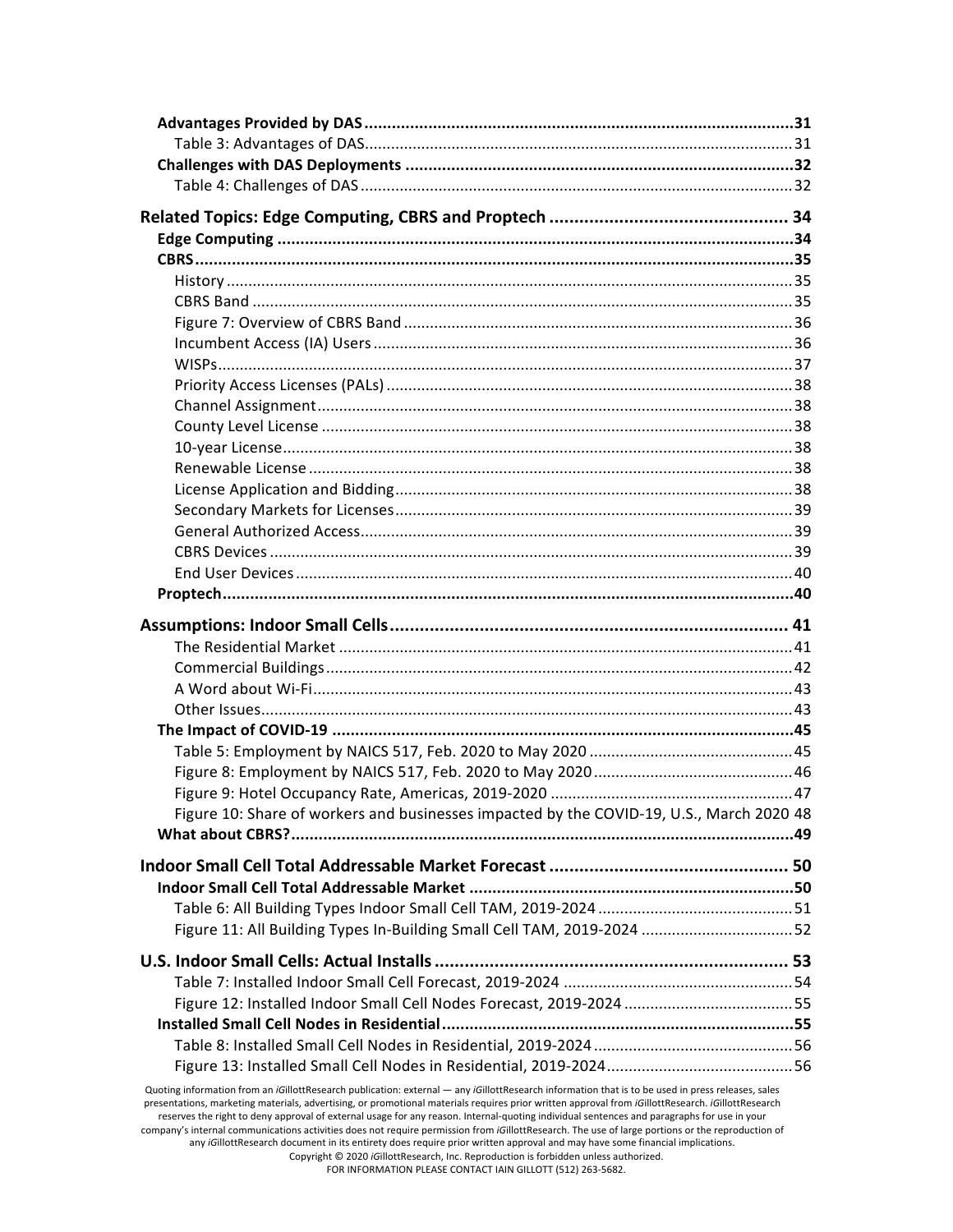| Table 9: Installed Indoor Residential Small Cell Forecast, Sub 6 GHz vs CBRS, 2019-2024  57  |  |
|----------------------------------------------------------------------------------------------|--|
| Figure 14: Installed Indoor Residential Small Cell Forecast, Sub 6 GHz vs CBRS, 2019-2024 57 |  |
|                                                                                              |  |
| Table 10: Installed Small Cell Nodes in Commercial Buildings, 2019-2024 58                   |  |
| Figure 15: Installed Small Cell Nodes in Commercial Buildings, 2019-202459                   |  |
| Table 11: Installed Sub 6 GHz Small Cell Nodes in Commercial Buildings, 2019-202459          |  |
| Figure 16: Installed Sub 6 GHz Small Cell Nodes in Commercial Buildings, 2019-2024 61        |  |
| Table 12: Installed CBRS Small Cell Nodes in Commercial Buildings, 2019-2024 62              |  |
| Figure 17: Installed CBRS Small Cell Nodes in Commercial Buildings, 2019-2024 62             |  |
| Table 13: Installed mmWave Small Cell Nodes in Commercial Buildings, 2019-2024 63            |  |
| Figure 18: Installed mmWave Small Cell Nodes in Commercial Buildings, 2019-2024  64          |  |
|                                                                                              |  |
|                                                                                              |  |
|                                                                                              |  |
|                                                                                              |  |
|                                                                                              |  |
|                                                                                              |  |
|                                                                                              |  |
|                                                                                              |  |
|                                                                                              |  |
|                                                                                              |  |
|                                                                                              |  |
|                                                                                              |  |
|                                                                                              |  |
|                                                                                              |  |
|                                                                                              |  |
|                                                                                              |  |
|                                                                                              |  |
|                                                                                              |  |
|                                                                                              |  |
|                                                                                              |  |
|                                                                                              |  |
|                                                                                              |  |
|                                                                                              |  |
|                                                                                              |  |
|                                                                                              |  |
|                                                                                              |  |
|                                                                                              |  |
|                                                                                              |  |
|                                                                                              |  |
|                                                                                              |  |
|                                                                                              |  |
|                                                                                              |  |
|                                                                                              |  |
|                                                                                              |  |
|                                                                                              |  |

Quoting information from an *iGillottResearch publication: external — any <i>iGillottResearch* information that is to be used in press releases, sales presentations, marketing materials, advertising, or promotional materials requires prior written approval from *iG*illottResearch. *iGillottResearch* reserves the right to deny approval of external usage for any reason. Internal-quoting individual sentences and paragraphs for use in your company's internal communications activities does not require permission from *iG*illottResearch. The use of large portions or the reproduction of any iGillottResearch document in its entirety does require prior written approval and may have some financial implications. Copyright © 2020 *iGillottResearch, Inc. Reproduction* is forbidden unless authorized. FOR INFORMATION PLEASE CONTACT IAIN GILLOTT (512) 263-5682.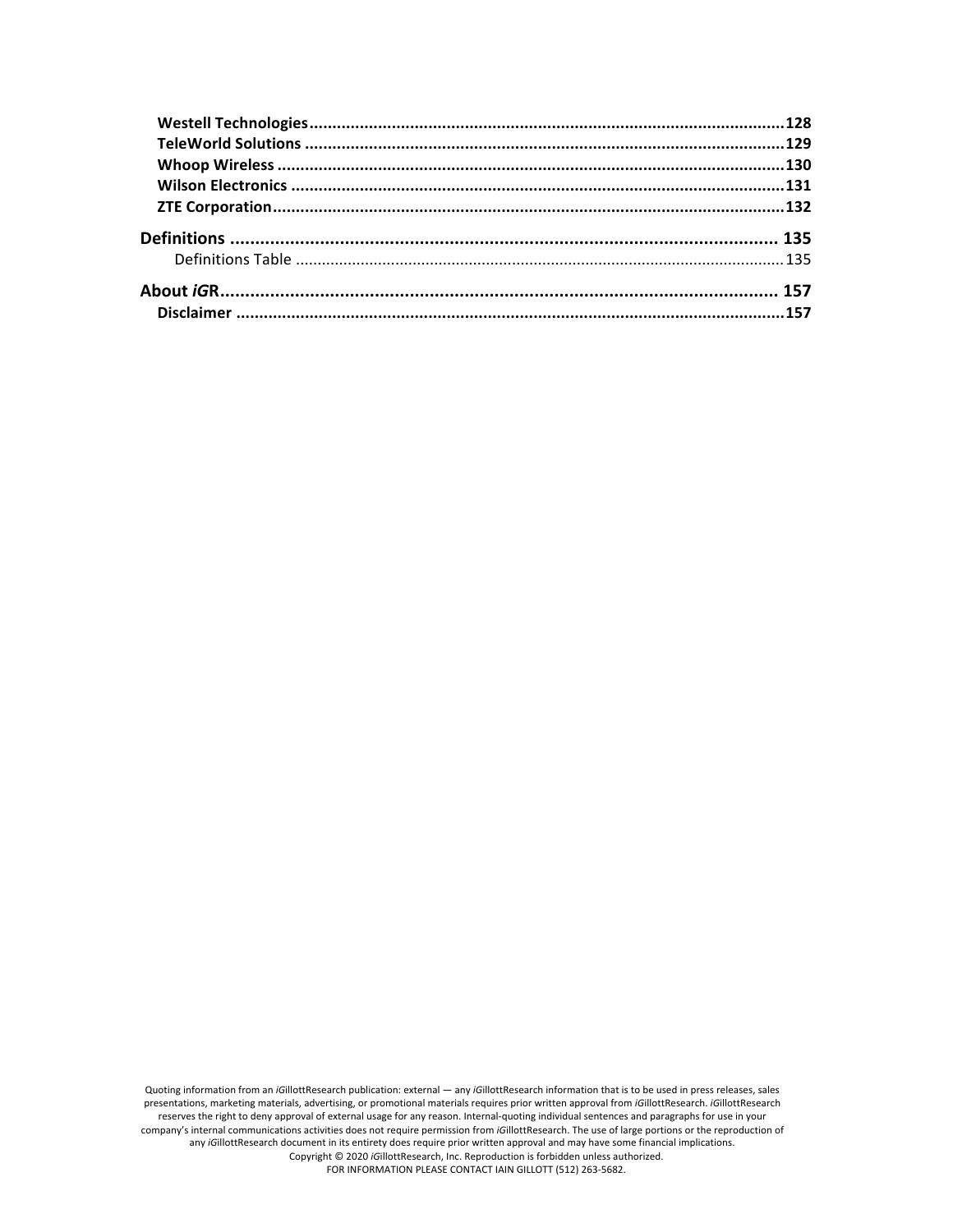## **Abstract**

Because of the near-total shutdown of the U.S. economy due to COVID-19, *iGR* has reduced its forecast for the number indoor small cells to be installed in the U.S. throughout the forecast period (2019-2024). *iGR* will again update this forecast in late 2020 when, ideally, more is known about the virus, its impact, and the U.S./global economy has begun recovering.

This market study provides a five-year forecast for indoor small cells in the U.S. Small cells run the gamut from Distributed Antenna Systems (DAS), DAS Lite, Centralized-/Cloud-RAN, enterprise small cells, femtocells (residential small cells) and cellular signal boosters.

*iGR* classifies any system as "indoor" or "in-building" when the majority of its nodes (sites where the antennas are placed) are inside a building. *iGR* puts stadiums in the "indoor" category, along with hotels and airports to name a few.

In this market study, *iGR* provides a forecast for the:

- Total addressable market (TAM) for indoor small cells in commercial and residential buildings.
- Actual installed small cell nodes.

Key questions addressed in this market study include:

- What effect has COVID-19 had on the indoor small cell market? What effect will it have?
- What does indoor mean?
- What are indoor small cells?
- Where do small cells fit in the network?
- What are some of the perceived benefits and issues related to indoor small cells?
- What are the key drivers for using indoor small cells?
- What is the impact of edge computing and proptech on indoor small cell deployments?
- What are some of the perceived negatives and issues related to indoor small cells?
- What are the key barriers to indoor small cell adoption?

Quoting information from an *iGillottResearch* publication: external — any *iGillottResearch* information that is to be used in press releases, sales presentations, marketing materials, advertising, or promotional materials requires prior written approval from *iGillottResearch. iGillottResearch* reserves the right to deny approval of external usage for any reason. Internal-quoting individual sentences and paragraphs for use in your company's internal communications activities does not require permission from *iGillottResearch*. The use of large portions or the reproduction of any *iGillottResearch document in its entirety does require prior written approval and may have some financial implications.* Copyright © 2020 *iG*illottResearch, Inc. Reproduction is forbidden unless authorized.